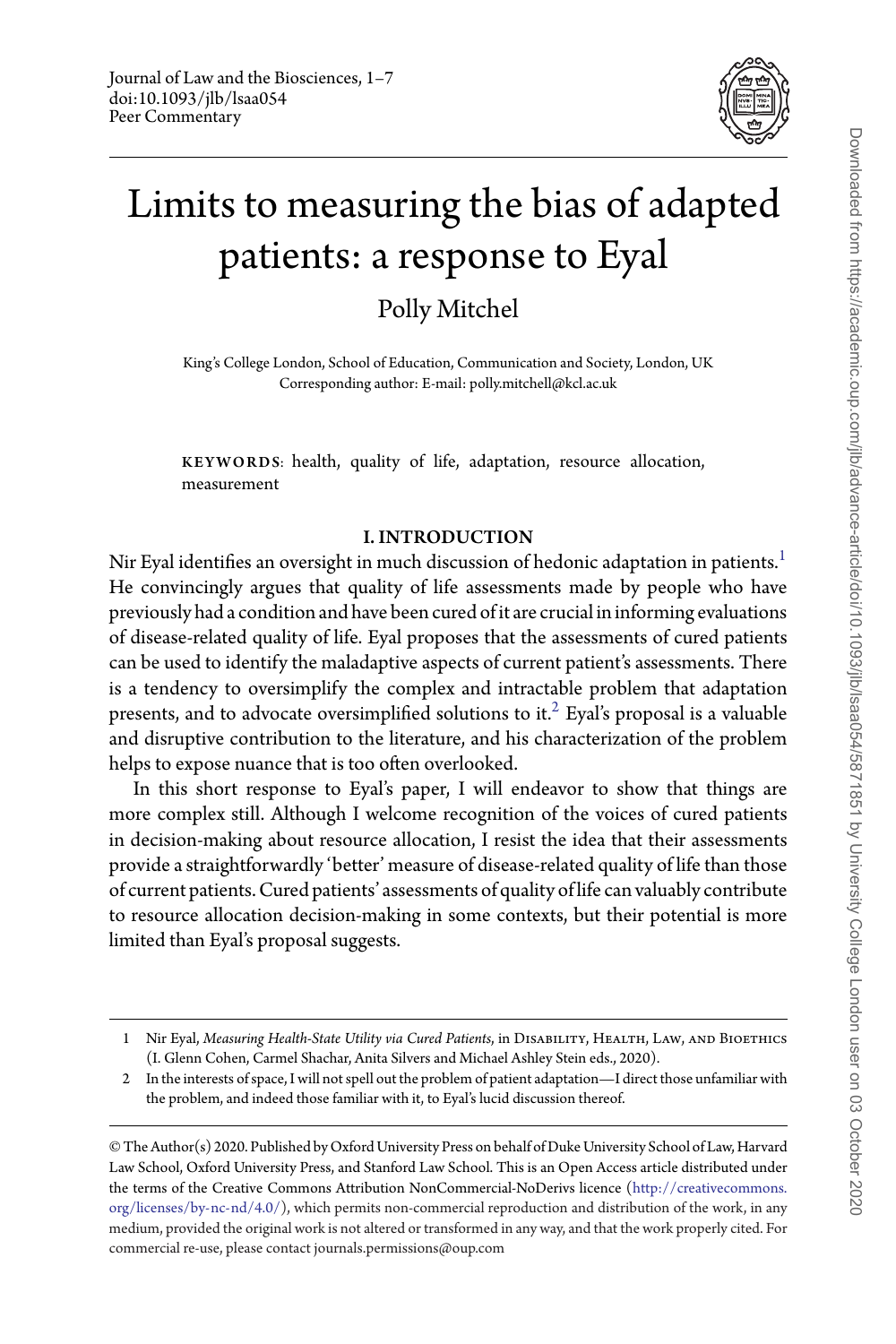First, I argue that there is reason to think that Eyal's proposed 'bias of adapted patients' (BAP) measure has rather more limited application than he suggests. Eyal argues that BAP can be calculated for some groups of patients and then used to identify and offset maladaptation in other relevantly similar groups of patients. However, such projection of BAP values encounters difficulties securing external validity. I argue that this presents particular problems for the projection of BAP values onto groups of patients with incurable diseases.

I go on to question Eyal's claim that quality of life assessments in healthcare decisionmaking should reflect objective contributorsto and detractorsfrom people's well-being. I suggest that we should instead try to find and use assessments that are fit for purpose, recognizing that there is no single right answer to this epistemically complex, socially significant, value laden set of issues. The limited applicability of the BAP measure is far less threatening if we see it as part of our toolkit, rather than an outright solution.

## II. PROJECTING THE BAP

Eyal argues that cured patients offer a means of understanding the extent to which patient adaptation is maladaptive, representing delusion, or cognitive bias. Central to his argument is the claim that cured patients are in an epistemically superior position to both current patients and nonpatients. He emphasizes that people who once had a disease or condition but were subsequently cured of it have experience of the health state in question, making them unlikely to exhibit the biases attributed to the general public, who may exaggerate the negative impact of diseases on quality of life.<sup>3</sup> Moreover, cured patients are unlikely to exhibit the biases attributed to patients, who may downplay the negative impact of the disease, perhaps having an investment in maintaining a degree of delusion about their quality of life.<sup>4</sup> This hypothesis that cured patients avoid these biases is borne out by the results of studies which show patients retrospectively evaluating their disease-related quality of life as worse once they have been cured. $5, 6$  $5, 6$  $5, 6$ 

Eyal proposes that by dividing average cured patient assessments of quality of life by average patient assessments, we generate a value that represents the maladaptive BAP. BAP values can be calculated for different groups, based, for example, on a shared disease or condition, shared health state or physical functioning, or common demographic factors. BAP is intended to be calculated for some diseases or patient groups and projected onto others: a BAP value that has been calculated for one patient group can be used to modify current patients' assessments of disease-related quality of life in a different patient group, producing a representation of their quality of life without maladaptive bias. Projection is justified when the group of patients onto whom BAP will be projected is 'relevantly similar' to the group of patients for who BAP

<span id="page-1-0"></span><sup>3</sup> Peter A. Ubel, George Loewenstein and Christopher Jepson, *Whose quality of life? A commentary exploring* discrepancies between health state evaluations of patients and the general public, 12 Qual. LIFE RES., 599, (2003).

<sup>4</sup> Id.

<span id="page-1-2"></span><span id="page-1-1"></span><sup>5</sup> E.E.M Adang, G. Kootstra, G.L. Engel, J.P. van Hooff and H.L.G.J. Merckelbach, *Do retrospective and prospective quality of life assessments differ for pancreas-kidney transplant recipients?* 11(1) Transpl. Int., 11 (1998).

<span id="page-1-3"></span><sup>6</sup> Dylan M. Smith, Ryan L. Sherriff, Laura Damschroder, George Lowewenstein and Peter A. Ubel, *Misremem*bering Colostomies? Former Patients Give Lower Utility Ratings Than Do Current Patients, 25 HEALTH PsycH., 688 (2006).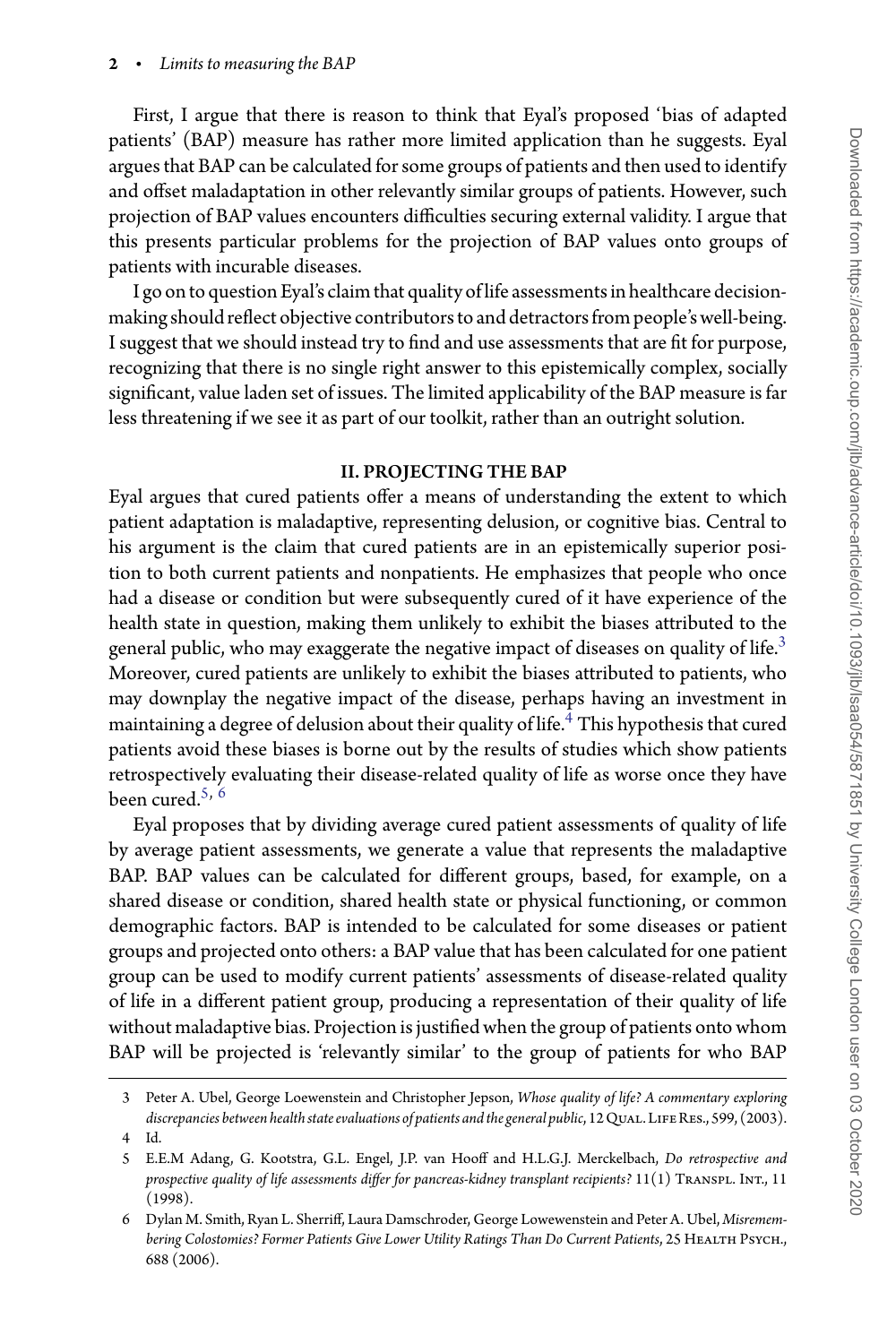was originally calculated. The suggestion, then, is that the BAP can be assumed to be similar across similar groups of patients. Eyal suggests that such projection can occur not only when BAP has not yet been calculated for a group of patients, but also when it is not possible to calculate BAP for a group of patients. This latter category includes currently incurable diseases, such as HIV and complete spinal cord injury, and also genetic conditions such as achondroplasia and Down Syndrome—groups where there are no former patients.

Eyal argues that the grounds for determining similarity will emerge through the measurement of BAP in various groups of patients. He postulates that as BAP is calculated for different groups of patients, clusters of groups generating similar BAP values will materialize. BAP clusters might comprise groups of patients with a similar degree of functional impairment, length or trajectory of disease, socioeconomic status, demographic characteristics, or other factors. The same BAP value can then be taken to apply to other patients and groups of patients who have these same characteristics.

I will argue that the projection of BAP values from one group of patients to other 'relevantly similar' groups of patients suffers from problems of external validity. External validity is an assessment of the applicability of the conclusions of a study outside the study context. $7$  The BAP measure is externally valid if, and to the extent that, the BAP value that is generated by the measurement of quality of life in a specific set of patients can be used to calculate the maladaptive bias of other groups of patients. External validity is essential if BAP values are to be generalized outside of the original study population.[8](#page-2-1)

The BAP measure will fail to exhibit external validity if the maladaptive bias in the second, projected population is subject to different causal factors from those to which the first, measured population is subject.<sup>[9](#page-2-2)</sup> Some of the causal factors which may make maladaptation more or less likely are age and patient demographics, features of the disease—whether it is acute or chronic, what the prognosis is—and features of its treatment—whether treatment is risky or safe, whether it is a long or short process. If the factors which cause maladaptive bias in the projected population are different from the factors which cause maladaptive bias in the measured population, then the two populations have different causal structures with respect to maladaptive bias. Calculating BAP in one patient group may, as Eyal suggests, tell us the extent to which current patients exhibit maladaptive preferences. It thereby secures a causal link between the surveyed patient group and the resultant BAP value. However this does not thereby reveal the causal structure which describes this mechanism—although it tells us the 'extent' of maladaptation, it neither reveals the correct description of the causally efficacious factors(s) which lead a given group of patients to generate a corresponding BAP value, nor those differences in the patient group that would have resulted in a different BAP value. This means that, if a projected population differs from

<span id="page-2-0"></span><sup>7</sup> Marion K. Slack and JoLaine R. Draugalis, *Establishing the internal and external validity of experimental studies*, 58(22) AM. J. Health Syst. Pharm., 2173 (2001).

<span id="page-2-1"></span><sup>8</sup> Allan Steckler and Kenneth R. McLeroy, *The importance of external validity*, 98(1) Am. J. PUB. HEALTH, 9 (2008).

<span id="page-2-2"></span><sup>9</sup> Nancy Cartwright, *Evidence, external validity and explanatory relevance*, in PHILOSOPHY OF SCIENCE MATters: The Philosophy of Peter Achinstein (Gregory J. Morgan ed., 2011).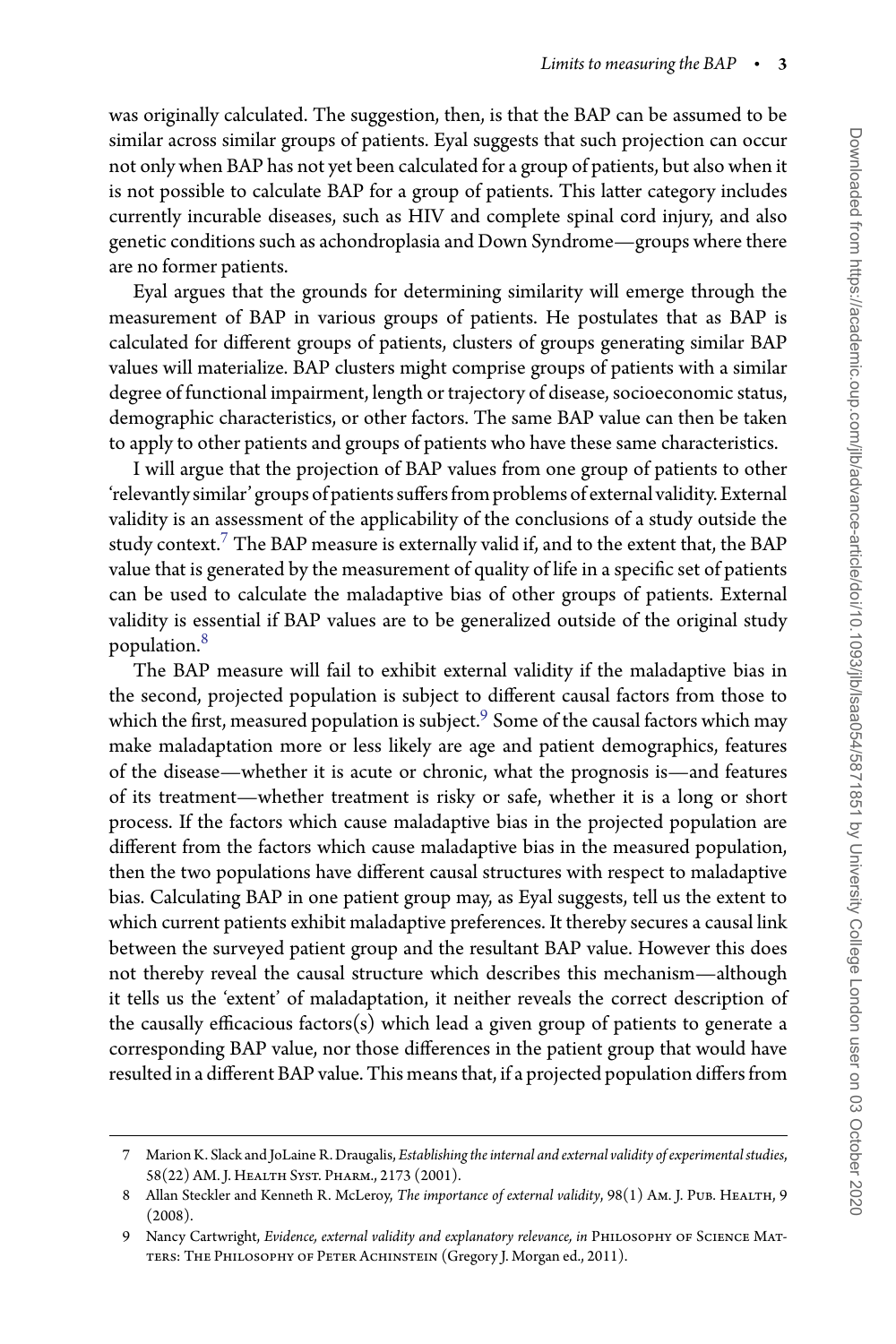the measured population in an unidentified respect, which is causally significant with respect to maladaptation, projection of the BAP will not be warranted.

How, then, can we be justified in exporting a causal claim from one context to another? Justification may proceed by showing that the two populations share all the factors that are causally relevant to maladaptive bias. But the success of this strategy depends on prior knowledge of the causal factors in the study population, which is the exact information that is lacking. Measuring BAP in many different groups of patients can provide indications of causally relevant factors, but it can never exhaustively identify the causal factors.

By way of illustration, consider two patient groups discussed by Eyal, which exhibit similar BAP values: patients who have had a colostomy (compared with people who have had their colostomy reversed) and patients with acute kidney disease who are on dialysis (compared with people who have had a kidney transplant and no longer need dialysis). That the two groups generate the same BAP values need not imply that they have the same causal structure, nor that the similarity of their BAP values is caused by them sharing some causal factor. Projecting this BAP value onto other patient groups, even if they appear to share characteristics with these groups, would be epistemically reckless if not backed up by evidence which isolates and substantiates a proposed causal factor. Such evidence would need to involve the measurement of BAP in patient groups lacking that factor, showing clearly distinct levels of bias. Apparent similarity of patient groups is not enough. This need not entirely preclude the projection of BAP values beyond the exact conditions of their measurement. But it does mean that this practice should proceed with caution, with recognition of the epistemic limitations of projection and the provisionality of any projected values. Variables such as the tightness of the clustering of BAP values, the type, and extent of the observed differences between different patient groups with similar BAP values will be relevant to assessing the justifiability of projection.

This does not call into question the value of the BAP as a measure of maladaptive bias per se. However, it does throw doubt on Eyal's tentative proposal that BAP values might be projected onto patients in whom BAP cannot be measured because no cure exists for their condition. Projecting a BAP value onto incurable patients involves making the assumption that the incurability of their condition is not a significant causal factor with respect to their maladaptive bias. But the evidence that can be produced to support this assumption is severely limited. Isolating curability as a causal factor would involve measuring BAP in incurable patient groups—but this is ruled out by the very fact of the incurability of their condition. Even if the group is similar to other patient groups for whom BAP can be calculated in 'some' respects—in terms of demographics or functional impairment, for instance—if the incurability of their condition is a significant causal factor with respect to maladaptive bias, they will not be relevantly similar for the purposes of BAP projection. Incurability might increase or decrease the proportion of bias that is maladaptive, and this need not be consistent across different incurable conditions. For example, whether an incurable disease or disability is congenital or acquired might affect its causal implications for maladaptive bias. Incurability might also interact with other causal factors in unknown ways. In the absence of evidence as to whether, and to what extent, curability is a causal factor, using the BAP values of cured patients to calculate maladaptive bias in incurable patients is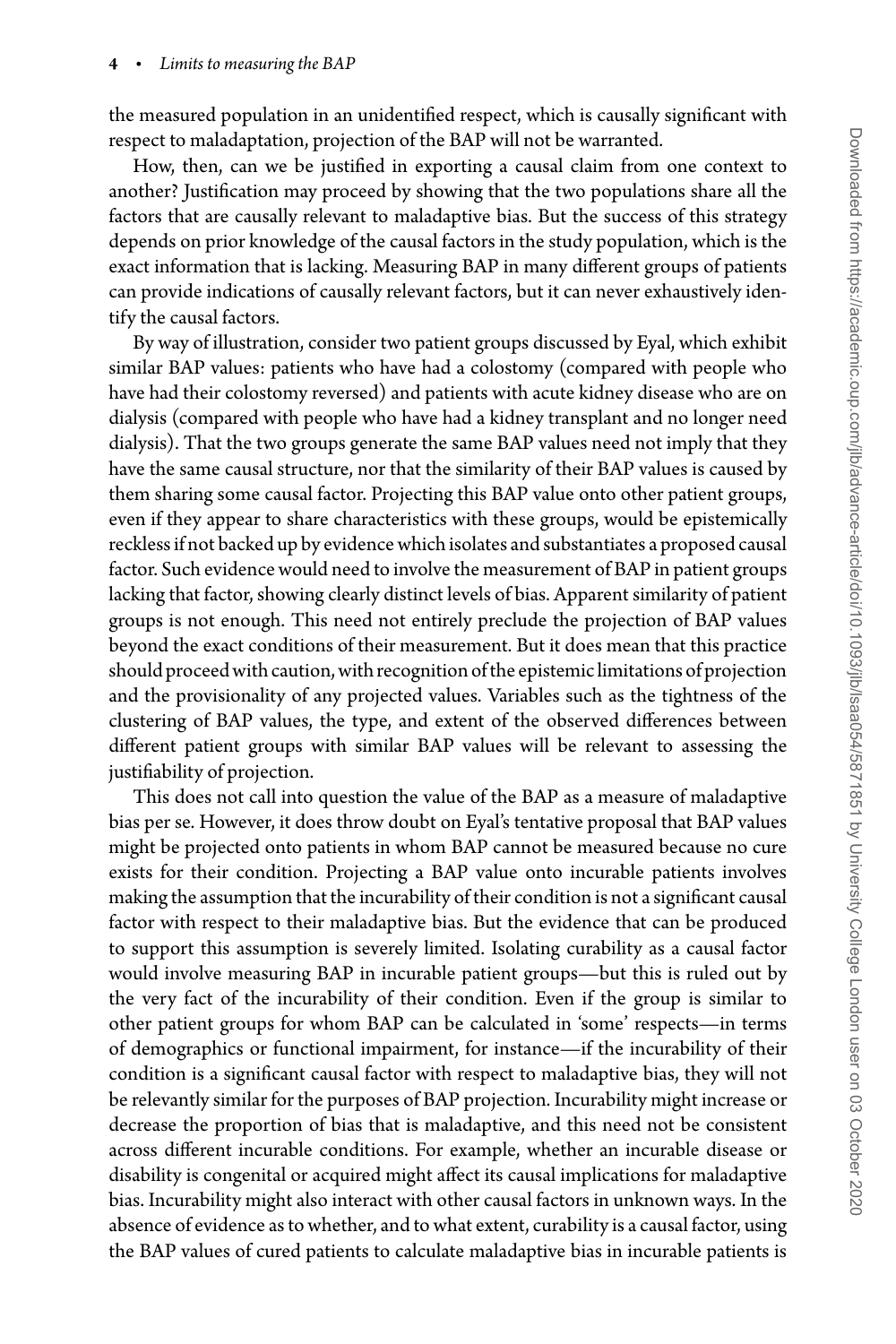not warranted. There may be evidence that patients in the incurable disease group do exhibit maladaptation, but this does not alone justify the assumption that the degree of maladaptation that they exhibit can be determined or accurately estimated using a BAP value calculated in another, necessarily curable, patient group.

This brief discussion of external validity highlights some ofthe epistemic limitations of the BAP, and cautions that it should be used with prudence. To characterize a patient's self-reported experience as erroneous, and to modify her assessment based on the self-reports of others, is a morally significant act. For it implies that some other person, or group of people, understands what life is like for someone like her betterthan she does herself. This is not to say that such judgments are not sometimes justified. Eyal argues that projection of BAP values is not an attempt to discriminate against patients, but merely an endeavor to correct mistaken assessments of quality of life. But without robust evidence that such assessments are indeed mistaken, well-meaning attempts to rectify fallible quality of life reports will easily slide toward unjustified denials of self-determination.

## III. LOOKING FOR THE RIGHT ANSWERS

Eyal's paper ends with the assertion that what we want from quality of life assessments for healthcare resource allocation is 'primarily to get the answers right'. Cured patients' epistemically superior perspective on disease-related quality of life—so the argument goes—justifies us in using their assessments, even though this involves rejecting current patients' assessments. For Eyal, measures of quality of life that are used in resource allocation decisions should seek to capture 'objective' contributors to and detractors from people's well-being, and to this end, we should use the assessments of cured patients. Cured patients undoubtedly have a distinctive perspective on the healthrelated disadvantages of the disease or condition with which they were afflicted, and the benefits of treatment and cure. However, I will conclude with a few thoughts which suggest that it would be misguided to treat them as objectively representing disease-related quality of life.

First, insofar as cured patients' assessments of quality of life can sometimes be characterized as the 'right' answers for healthcare decision-making, this will be limited to certain informational and decision-making contexts. Whether cured patients are in an epistemically superior position or not depends on what it is that we want to know. Measures of disease-related quality of life can be used for a wide variety of purposes in relation to healthcare and healthcare resource allocation, and not all of these will benefit from replacing patient assessments with cured patient assessments. Eyal focuses on healthcare resource distribution that involves prioritizing different conditions based on the relative health-related disadvantaged that they confer on patients. The worse a health state is, he suggests, the more funding should be directed toward its prevention, treatment, and cure. The assessments of cured patients are perhaps most useful in contexts which involve broad comparisons between the relative health disadvantages of different conditions, where a single summary value is needed to represent the quality of life associated with each. But in other contexts, the quality of life assessments of current patients will be much more valuable. When, for instance, assessments of quality of life are used to guide clinical decision-making, the specific details of symptoms, functioning and affect that a patient is experiencing will be more instructive than a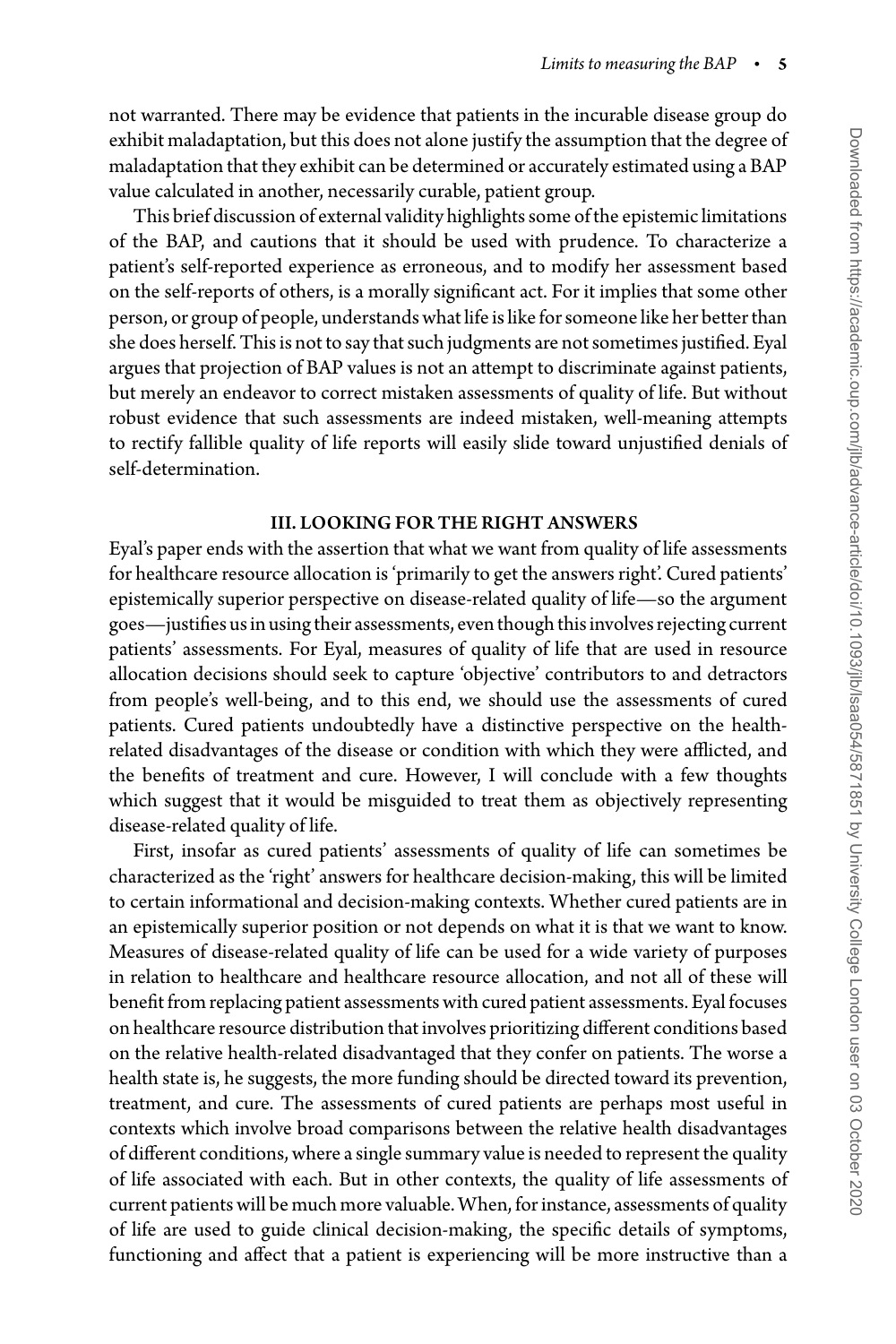single summary score of overall quality.<sup>[10](#page-5-0)</sup> Or, if measures of quality of life are needed to better understand the trajectory of a chronic or terminal disease developing a rich and detailed picture might involve comparing assessments taken from current patients at a series of time points across their disease progression.

Modifying the assessments of current patients using a BAP value would be counterproductive in these more localized contexts. Good decision-making in such contexts is just as much a part of delivering justified resource allocation and appropriate medical care as high-level funding allocation decisions. This suggests that the value of the BAP measure as a tool for modifying the quality of life assessments made by current patients is limited to certain decision-making contexts. And its appropriateness in those contexts is partly determined by our pragmatic ends and priorities.

But moreover, even within specific contexts, there are significant epistemic limitations to the measurement of quality of life which make it difficult to warrant claims that any given assessment captures objective contributors to well-being. Measures of disease-related quality of life paint a relatively limited picture of how life is going for someone with a given condition. Quality of life measures can only ever capture a snapshot of how life is going right now or represent an indication of how things were going during a specified time period via a summary score. Eyal discusses retrospective quality of life assessments made by cured patients, which constitute a single characterization of quality of life for the duration of ill health, perhaps lasting for a period of years. The sense in which they represent quality of life is thus inevitably impressionistic and perspectival. Measures of quality of life capture 'something' about how life is going, at some point in time, but unavoidably fall short of representing the rich and shifting texture of our inner lives. Moreover, different quality of life measures model quality of life differently, some focusing on the satisfaction of human needs, others on psychological factors, others on health and functioning.<sup>11</sup> These differences in part reflect pragmatic limitations on the length and scope of reliable survey tools, but they are also grounded in substantive, normative disagreement about the definition of quality of life. Different measures of quality of life will produce different, often mutually exclusive, assessments of quality of life. Add to this a number of other complicating factors: the quality of life values that are used in healthcare decision-making are usually aggregated across groups of people; furthermore, identifying and alleviating cognitive biases in the measurement of quality of life is, as Eyal notes, extremely challenging. All this amounts to an epistemically complex picture, where the sense in which a single value can be said to represent the quality of life of any individual is partial, provisional and perspectival—and, moreover, contestable.

Where does this leave us? The search for the 'right answer', with respect to the measurement of quality of life may be a futile pursuit. Although the quality of life assessments of cured patients can sometimes help us toward the best solution for resource allocation decisions by mitigating against maladaptive bias, I resist the sug-

<sup>10</sup> Irene J. Higginson and Alison J. Carr,*Using quality of life measures in the clinical setting*, 322 BMJ, 1297 (2001).

<span id="page-5-1"></span><span id="page-5-0"></span><sup>11</sup> Ann Bowling, Measuring Health: A Review of Subjective Health, Well-Being and Quality of Life Measurement Scales, 4th ed. (2017).